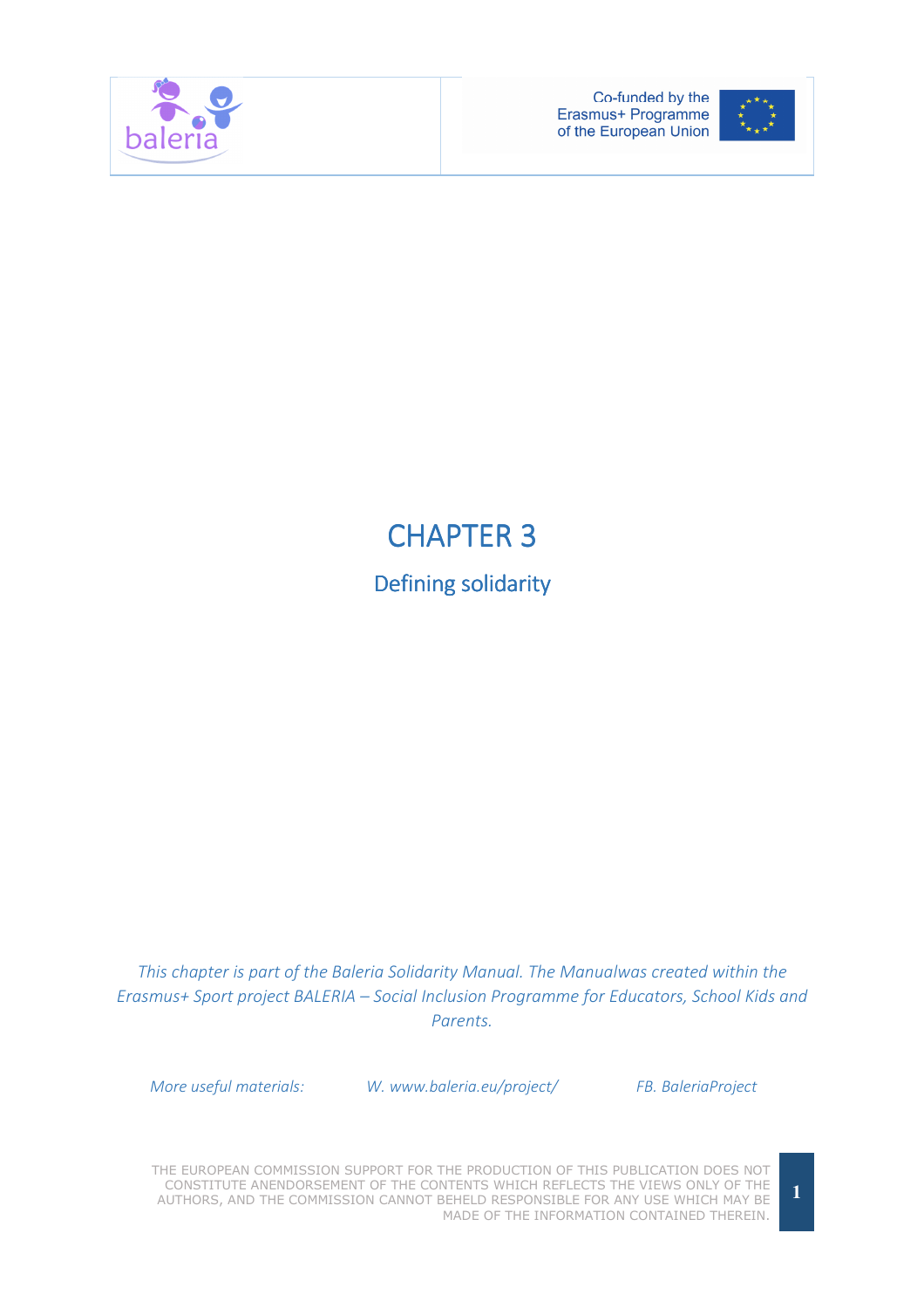





In order to better understand and fully comply with the requirements of the objectives of the above presented policies, BALERIA Solidarity Manual users should be fully aware of the essence of two important concepts, which are in the spirit of BALERIA project defined below:

## 3.1. Social Exclusion

The concept social exclusion can enrich our understanding of social disadvantage in a number of ways. For example: The concept facilitates an understanding of the past experience of social disadvantage for example, those who are experiencing social disadvantage are likely to experience multiple stresses during everyday life, including barriers to participation and connectedness, that extend beyond financial difficulties. This concept takes into account the role that factors such as discrimination can play in social disadvantage and, emphasise on the idea that social disadvantage is the result of the limitations of those who experience it.

The concept of social exclusion allows an understanding of disadvantage that extends beyond the individual and can affect an entire community. Even if an individual family is not experiencing social exclusion, it can be living in a neighbourhood that is suffering high rates of unemployment, a high proportion of people on low incomes, poor or absent community infrastructure).

## 3.2. Social Inclusion

In a policy context social inclusion, rather than social exclusion, should be the focus of recent policy agendas. Social inclusion is conceptualized in four important "domains" of opportunity:

- Participating in society through employment and access to services;
- Possibility to be connected with family, friends and the local community;
- Attracting attention to and taking part in solving personal crises (e.g., ill health);

Having a chance for all co-participants to be heard.

The definition of social exclusion is: "restriction of access to opportunities and limitation of capabilities required for participants to take advantage of such opportunities".